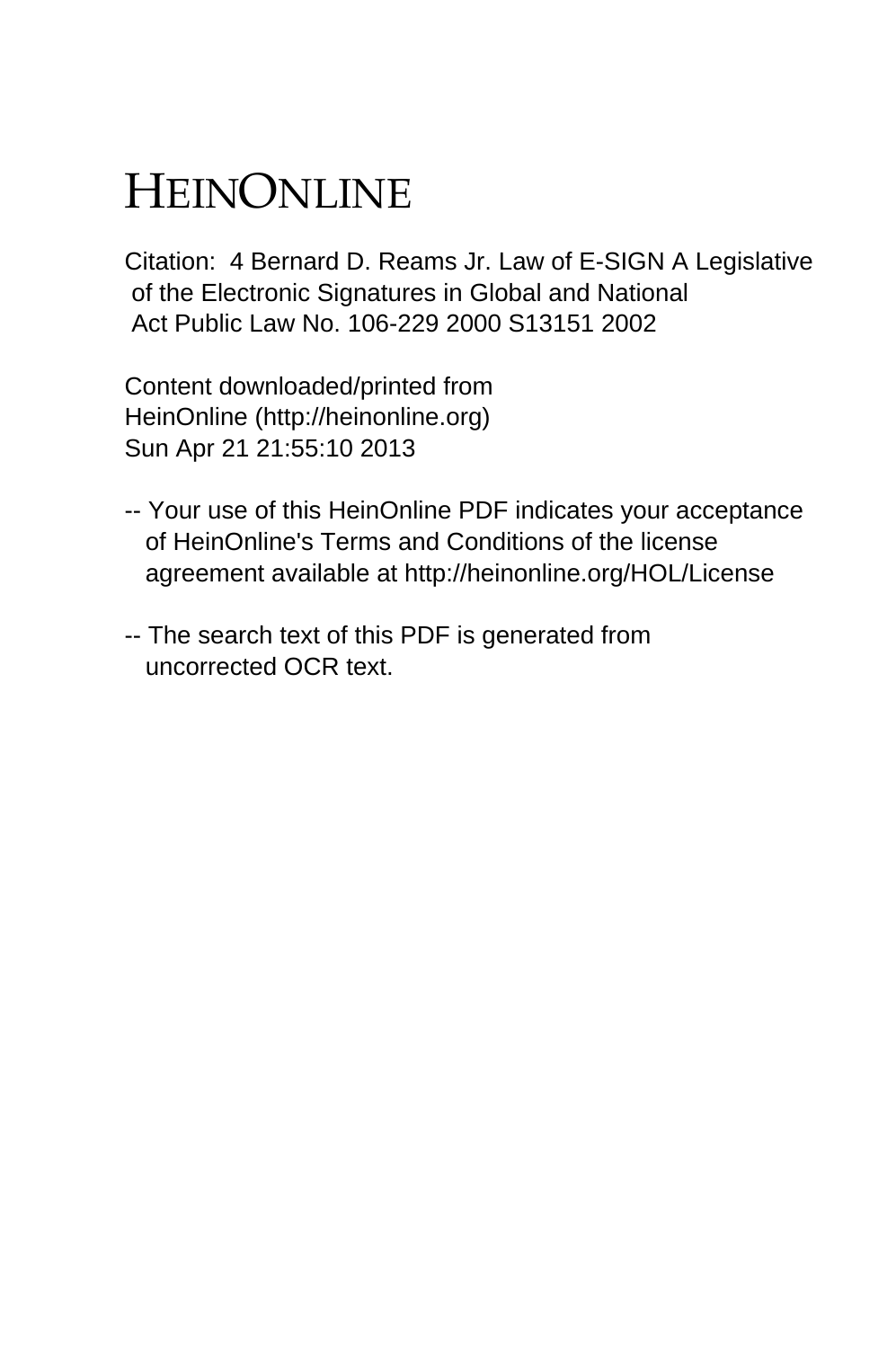members, but because it carries with it a requirement for accountability that **is** a real bottom line requirement: that is to say, in order to take advantage of Straight A's, a State must have a system of determining, through some type of examination or a test, whether or not It is actually improving the edu-cational achievement of the children under its care. It is only results that **count** in Straight A's and not how you fill out the forms or what the auditors

say you have done with the money. I believe we in the Senate will take up Straight **A's** in that form, or in **some** similar form, sometime during the winter or very early spring of the year **2000** when we deal with the Elementary and Secondary Education Act. But I am delighted that we have made such progress already in the House **of**

Representatives. Simply to ratify some of my re-marks, I want to share with my col-leagues comments that we have received from across the country about this dramatic change in Federal education policy:

I am pleased to offer my support to the<br>Academic Achievement for All Act. This proposal, **if** enacted into law, would serve to complement the Commonwealth of Vir-ginia's nationally-acclaimed national education reforms.

Governor James Gilmore of Virginia. A new relationship between the states and Washington, as reflected in Straight A's. **can refeus** federal policies and funds **on** increas-isg student achievement.

Governor Jeb Bush of Florida.

Straight **A's would** allow **us** to **use** federal funds to implement **or** goals **while** assuring taxpayers that every dollar spent **on** edu-cation is a dollar spent to boost children's lmming. Governor John Engler **of** Michigan.

I'm not a Democrat or a Republican. I'm a superintendent. And what GORTON is trying to do **would** te the best **for our** kids.

Superintendent Joseph Olchefske, Seattle public schools.

The Straight A's Act will allow those closest to the action to make decisions about education in their own local school district.

Robert Warnecke, Washington State Retired Teachers Association.

Senator GORTON's Straight A's proposals is well-conceived with great flexibility **for** states **and** districts. It would help **to** focus federal resources where they **are** most need**ed.**

Janet Barry, Issaquah Super-intendent and 1991 National Superintendent and 1990.

I look forward to the debate in the Senate<br>on these changes with particular delight be-<br>cause the House of Representatives' majority<br>has already said that this is the direction in<br>which we ought to lead the country.

(The remarks of Mr. **CRAPO** per-taining to the introduction **of S. 1795** are printed in today's RECORD under "Statements on Introduced Bills **and** Joint Resolutions.")

Mr. CRAPO. I suggest the absence of a quorum.

The PRESIDING OFFICER. The clerk will call the roll.

The legislative clerk proceeded to call the roll. Mr. ABRAHAM. Mr. President, I **ask**

unanimous **consent** that the order **for** the quorum call be rescinded. The PRESIDING OFFICER. Without

objection, it is so ordered.

# UNANIMOUS CONSENT REQUEST-**S. 761**

Mr. ABRAHAM. Mr. President, I would like to propound a unanimous consent request.

ask unanimous consent that the majority leader, after consultation with the Democratic leader, may proceed to the consideration of Calendar **No.** 243, **S. 761,** under the following **rn** itations:

That there be 1 hour for debate equally divided in the usual form, **and** the only amendment in order to the bill be a manager's substitute amendment to **be** offered by Senators ABRA-HAM, WYDEN, and LOTT.

I further **ask** unanimous consent that following the use or yielding back of time and the disposition of the substitute amendment, the committee substitute **be** agreed to, as amended, the bill be read a third time, and the Senate proceed to a vote on passage **of S. 761** with no intervening action or debate.

The PRESIDING OFFICER. Is there objection? Mr. REID. Reserving the right to ob-

ject, Mr. President, there are a number of people on this side of the aisle who reluctantly have asked that we object to this matter with the caveat that it is very clear that there should be something worked out on this in the near future. We hope that will be the case. In the meantime, I object. The **PRESIDING** OFFICER. Objec-

tion is heard.

Mr. ABRAHAM. Mr. President, I appreciate the perspective offered **by** the Senator from Nevada.

**I** want to acknowledge, while he is still **on** the floor, the continuing inter**est** that I have in trying to work to a resolution on this issue because I think it is one, as is evidenced by the bipar-tisan nature of both the original bill **and** the proposed substitute, where there are, in fact, Members on both sides of the aisle who have **an** interest in proceeding in this area. So I hope we will be able to reach some kind of an agreement soon.

I have a little bit more I want to say about the legislation before we ad-journ, but I thank the Senator from Nevada for his expression of a continuing interest to work together.

# THE MILLENNIUM DIGITAL COMMERCE ACT

Mr. ABRAHAM. **Mr.** President, we originally introduced this legislation, which is entitled "The Millennium **Dig-**ital Commerce Act" on March **25.** I in-troduced it with Senators WYDEN, McCAIN, and BURNs.

The Senate Commerce Committee held a hearing on the legislation May *27.* Subsequently, the legislation passed unanimously by the Senate Commerce Committee on June **23.** President Clinton's administration

indicated a statement of support. That was Issued on August 4,

was issue of a changes.<br>Think that sequence of events suggest that there is a strong degree of<br>support for this type of legislation.<br>The same week the President ex-<br>pressed his support, we attempted to<br>press the bill in th August recess.

Concerns were raised by two Mem-bers of the Senate about the possible impact of this bill on consumer pretec-

**tion.** Since that time, we have worked to *try* to incorporate some of the changes try to incorporate some of the changes<br>and some of those considerations into the legislation to address consumer protection concerns while still pro-viding the tremendous benefit **of** electronic signatures to the public which was intended by the legislation. I be lieve the substitute which we would propose to offer doesjust that. **As** was the case with the legislation

which passed the Senate Commerce Committee, the substitute will pro-mote electronic commerce by pro-viding a consistent framework for electronic signatures in transactions across all **50** States. That framework is simply a guar-

increase the distribution of the care of legal standing in each of those<br>States. Such a guarantee will provide<br>the certainty which today is lacking<br>and will encurage the development<br>and the use of electronic signature<br>tech

The legislation addresses the concorns raised by the use of electronic records and electronic transactions. It will allow people to secure loans on line for the purchase of a car, home repair, or even a new mortgage by giving

part, or even a new motogree by giving<br>both companies and consumers the legal certainty they need.<br>Egal certainty they need.<br>However, the bill now includes safe-<br>guards will be provided in a form that<br>accurately reflects t accurately reflects the original transaction and which can be reproduced later. These safeguards are taken di-rectly from the completed version of the Electronic Transactions Act, the ETA.

This legislation also recognizes that there **are** some areas of State law which should not be preempted. These are specifically spelled out and **ex-**cluded in this bill. They Include but are **not** limited to wills, codicils, matters

of family law, and documents of title.<br>As almost anyone in this country<br>knows who has paid the slightest degree of attention to developments in the areas of sales, or economy, or the markets, or watches their television and follows the commercials to the slightest degree, we are entering an age which electronic commerce is ra **idly** serving as a substitute for traditional means of commercial activity.

HeinOnline -- 4 Bernard D. Reams, Jr., Law of E-SIGN: A Legislative History of the Electronic Signatures in Global and National Commerce Act, Public Law No. 106-229 (2000) S13151 2002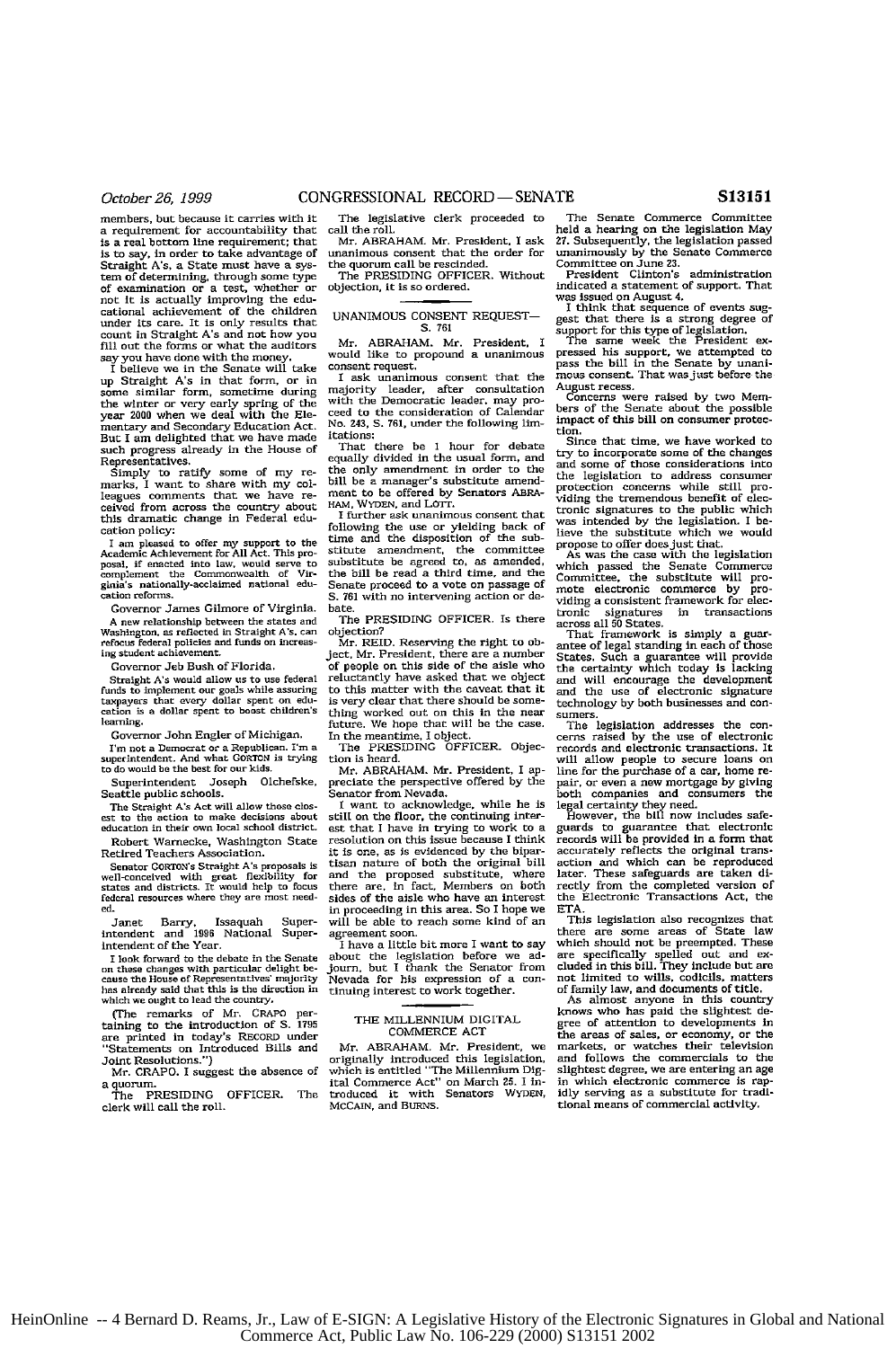Many individuals and companies, well as others who wish to engage in electronic commerce and other electronic exchanges. are suffering because there is no uniform supporting legal in-frastructure in the United States which could provide legal certainty for

electronic agreements. The problem is simple. We have about 42 States that have adopted their own basic version of how to authen-ticate documents that are entered into through electronic transmission. They **are** all different. Because of these differences, the potential exists for transactions and contracts entered into online through electronic commerce to be challenged in court because the laws of one State might be different from the laws in another. We wish to end that problem.

The States are moving as fast as they can to address it through a uniform act which has been developed by the States. And slowly but surely we believe that act will be adopted by State legislatures and signed **into law by** Governors. But until the States get to that point, we need en interim solution so that electronic commerce can continue to expand and people can continue to engage in electronic commer-

cial activity. The current and prospective patch-work of law and regulation cannot support. and in some cases is incompatible the e-commerce market's demanding requirements that are flowing from the interstate and international nature of Internet commerce.

The uncertainty and certainly the existence of all these different State laws provides a lot of uncertainty, and the resulting risks that stem from that ham America's businesses and con-sumers because it puts a limit on the amount of commercial activity that is capable of being handled in this fashion.

I think it further hinders the broad deployment of many innovative prod-<br>ucts and services by American companies, and, of course, in turn limits the choices for those who **are** prospective consumers, whether it is in business-to-business transactions, or businessto-consumer transactions.<br>The point is this legislation cannot

continue to wait. We have tried on several occasions already to bring it to the floor. We tried to pass it through unanimous consent agreements. We have tried to negotiate. So far we have been unsuccessful.

The concepts and the goals behind this move toward electronic commerce and authentication are not a subject of<br>controversy. Obsolete statutes that controversy. Obsolete statutes that exist in State law should not be permitted to bar innovation **and** economic growth.

This is no longer a States rights issue because we are dealing with otherwise enforceable contracts involving interstate commerce. Thus, passing legislation that contains crucial provisions providing interstate commerce certainty for electronic agreements, in

myjudgment, **and** I believe in thejudg-ment of a lot of others, should be a top priority for the Congress before leaving

this year. The legislation which we are talking about has been endorsed by numerous organizations and companies who are trying to expand e-commerce in our country.

They are: America Online, American Bankers Association, American **Coun**cil of Life Insurance, American Electroimes Association, American Finan-cial Services Association, American In, surance Association, Business Software Alliance, Charles Schwab, Chase Man-hattan Bank, Citicorp. Coalition of Service Industries, Consumer Bankers Association. Consumer Mortgage Coali-tion, Digital Signature Trust Co., **DLJ** Direct, Electronic Check Clearing House, Electronic Industries Alliance, Equifax, Fidelity, and Ford Motor. Also, the Financial Services Round-table, Gatewaylill, General Electric

Company, GTE, Hewlett-Packard, IBM. Information Technology Association of America, Information Technology In-dustry Council, Intel, International **BI**ometric Industry Association, Internet Consumers Organization, Intuit, In-vestment Company Institute (ICI), Jackson National Life, Keybank, Microsoft, National Association of Manufacturers, National Association of Mutual Insurance Companies, National Retail Federation, NCR Corporation, New York Clearing House Association L.L.C., PenOp Inc., Securities Industry Association, Telecommunications Industry Association, U.S. Bancorp, U.S. Chamber of Commerce, Wachovia Cor-poration, Zions First National Bank, **and** Zurich Financial Services Group. The fact that the legislation passed

the Commerce Committee unani-mously, the fact the President has en-dorsed it, should be a signal to everybody that this is legislation that does have the kind of bipartisan backing that should allow it to move fairly quickly through the Senate. Yet It is not. It has been since June that we have tried to do this. We have yet to have a successful completion of our ef**forts.**

There are many issues involved in electronic authentication that can wait for the market to mature for resolution. Contractual certainty cannot. The absence of certainty with respect to electronic authentication contracts creates a huge impediment to the de-velopment of e-commerce both here **and** internationally. Before I finish on this issue, **I** am

still very much interested in working<br>with people who have objections. I hope with people who have objections. I hope<br>we can work something out in the next<br>day or two, but I do think we need action this year. **If** we *can't* work something out in the next day or two, it will certainly be my intention to ask the majority leader to **see** if we can't file a cloture motion on a motion to proceed to this legislation so we can work it out. It seems to me if people have substantive differences we ought to be able

enter into a consent agreement to afford the opportunity for a limited number of amendments on this legislation so those differences can be worked out on the floor. To hold the and prevent proceeding to the billjeop-ardizes our ability to get anything done this year. I appeal to those who raised objections to work with Mombers in the next day or two to find an amicable as well as hopefully a fairly quick process by which we can bring the legislation through the Senate. Mr. LEAHY. Mr. President, along

with many of my colleagues on both<br>sides of the aisle, I have long been an<br>advocate of legislation to enable and<br>encourage the expansion of electronic commerce, and to promote public con-fidence in its integrity and reliability. In that bipartisan spirit, many of us<br>worked together in the last Congress to pass the Government Paperwork Elimi-nation Act, which established a framework for the federal government's use **of** electronic forms **and** signatures. I believe that the same spirit, and the same process of listening to the people involved and the experts on the issu **and** of reasoned deliberation, could yield an electronic signatures and elec-tronic contracting bill that would ben-efit our entire national economy.

Sadly, however, the bill before **us** today is not the product of such a process, and it Is not such a bill. Where the Government Paperwork Elimination Act was *an* object lesson in bipartisan-ship. the bill before us today is an object lesson in special interest politics.

This bill has a history. If we listen to that history, we may hear some of the voices that have been silenced in the rush to bring it to the floor. So let me recount it briefly.

On May **27.** the Commerce Committee held hearings on Senator ABRAHAM'S original S. **761.** Remarkably, for a bill that proscribed rules for business-toconsumer transactions as well as busi-ness to-business transactions, neither the Federal Trade Comnission, nor state consumer protection authorities, nor any consumer advocates, were innor any consumer advocates, were in<br>vited to testify at those hearings<br>Sometimes it seems that we forget Sometimes it seems that we forger<br>that the purpose of commerce is to pro-<br>vide goods and services for consumers.

In June. neglecting the concerns of silent consumers, the Commerce Com-mittee reported a bill of quite unprecedentedly sweeping preemptive effect. The Conmerce-passed bill would have overridden untold numbers of fed-eral, state **and** local laws that require erial, state and ideal laws that require<br>contracts, signatures and other docu-<br>ments to be in traditional writter form.

I was concerned that the Commer passed bill was federal preemption be-yond need, to the detriment of American consumers. For example, the bill would have enabled businesses to use their superior bargaining **power** to compel or confuse consumers into waiving their rights to insist on paper disclosures and communications, even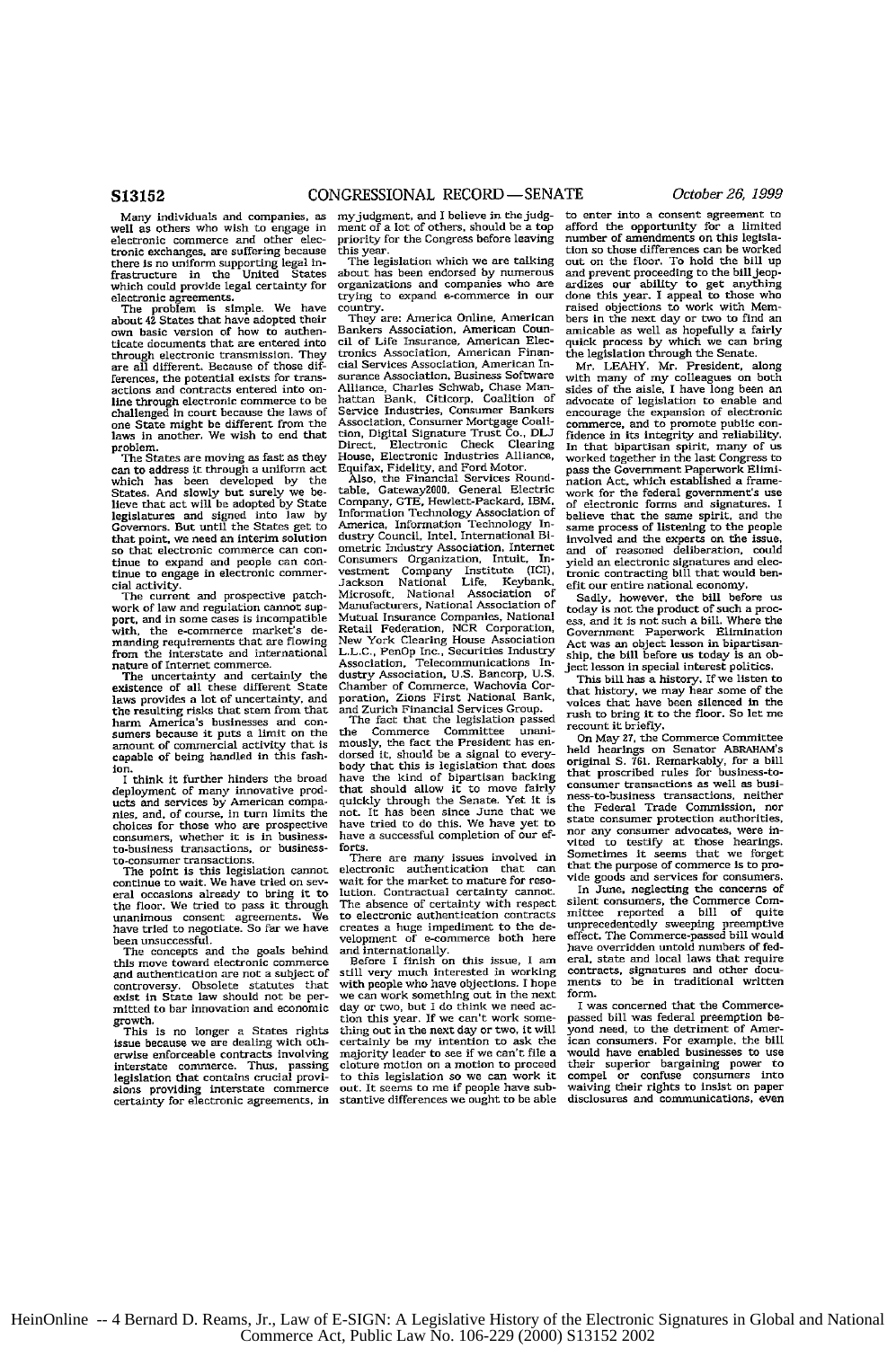logical capacity to receive, retain, and businesses and consumers alike. For print electronic records, many weeks, we strove to do the work

er S. 761 as reported by the Commerce failed to do, meeting with business and Committee could undermine consumer representatives in order to protections in state and federal law, make sure that we understood and and how the bill might be improved. fully addressed their concerns.<br>The FTC responded by letter dated I was and still am proud of what this<br>September 3 that, while it shared the consultative process produced. The broad goals of S. 761. the bill's poten- Leahy-Abraham compromise bill satis-tld application to consumer trans- fled the primary and valid goal of the

Would borrowers be bound by a contract re-signed electronically. The bill also pro-<br>would borrowers be bound by a contract re-signed electronically. The bill also pro-<br>foreclosure notices by electronic mail, even proced co communications is entitled to revert to time, the bill left in place essential<br>breaks or becomes obsolete? Would con-safeguards protecting the nation's con-<br>breaks or becomes obsolete? Would con-safeguards protecting the n paper communications it their computer<br>breaks or becomes obsolete? Would con-<br>sumers disputing an electronic signature<br>have to hire an encryption expert to rebut a<br>claim that they had 'signed' an agreement<br>when, in fact, t

ification was needed to provide protec-<br>tion for consumers while allowing busi-<br>as a substitute to the radically preemption for consumers while allowing busi-<br>ness-to-business commerce to proceed tive  $H.R. 1714$ .

echoed the FTC's views. Among the taily different bill, a bill that is more many national organizations opposed preemptive and potentially more harm- to the bill: Consumer Union, Consumer ful to consumers than the bill rep Action, Consumer Federation of Amer- by the Commerce Committee in June. ica, National Consumer Law Center, How did this reversal happen? I as one National Association of Consumer of the architects of the compromise<br>Agency Administrators, National Con- was not consulted. But that is not what<br>sumers League, National Center on troubles me. sumers League, National Center on troubles me.<br>Poverty Law, National Legal Aid and What troubles me is that, so far as I<br>Defenders Association, National Senior know, the FTC was not consulted; the<br>Citizens Law Center, Priv Citizens Law Center, Privacy Rights Commerce Department was not con-<br>Clearinghouse, United Auto Workers, sulted, and consumer groups were cer-U.S. Public Interest Research Group, tainly not consulted. I do not know<br>and Utility Consumers Action Net- who was consulted, but I do know that, and Utility Consumers Action Net- who was consulted, but I do know that<br>and Utility Consumers Action Net- who was consulted, but I do know that<br>September 9. that, while consumers it was not a bipartisan process, it was<br>can WORK. They would use the centure in the state and potentially benefit from receiving not an open process, and it completely information electronically, "the broad-bypassed the Committee system. Information electronically, as interfere with a state's rights to unanimous consent? A very small part as interfere with a state's rights to unanimous consent? A very small part

its spillover effect on existing con-any text on any computer anywhere sumer protection and regulatory stand-<br>and- The bill provides that if any law, fed-<br>ards. In a letter this month to the eral or state, requires a recor ards. In a letter this month to the eral or state, requires a record to be in Chairman of the House Judiciary Com-writing, an electronic record satisfies mittee, the Commerce Department the law. I frankly do not know what mittee, the Commerce Department the law. I frankly do not know what noted its concern that enactment of S. that means. My fear is it means that if **761 was desired by some precisely be-<br>761 was desired by some precisely be-<br>cause of this spillover effect.** 

The dividend and the distribution of the distribution of the distribution of the distribution of the distribution of the distribution of the distribution of the distribution of the distribution of the state summers, I comm

when they do not have the techno- S. 761 in a manner that would benefit logical capacity to receive, retain, and businesses and consumers alike. For print electronic records. many weeks, we strove to do the work<br>On August 10, I asked the FTC wheth- that the Commerce Committee had<br>er S. 761 as reported by the Commerce failed to do, meeting with business and make sure that we understood and<br>fully addressed their concerns.

actions raised questions that needed to business community, which was to **en-**be addressed: sure that contracts could not be invali-**For** istance, would the bill preempt **n,-** dated solely because they were in lec- merous state consumer protection **laws?** ronic form or because they were

exts looked good for a bipartisan compromise that furthered the interests of industry and consumers alike. The prospects looked even better two weeks later, when a bipartisan majority of The FTC concluded that further clareated the House Judiciary Committee adopt

unimpeded. That was the history of S. 761, until<br>Consumer and privacy advocates, today. Senator ABRAHAM is now seek-<br>Consumer lawyers and law professors ing unanimous consent to pass a to-Consumer and privacy advocates, today, Senator ABRAHAM is now seek-<br>consumer lawyers and law professors ing unanimous consumer lawyers and<br>echoed the FTC's views. Among the tally different bill, a bill that is more

protect its own consumers without im-<br>
of this bill focuses, as did the Leahy-<br>
posing any protections against misuse. Abraham compromise, on validating<br>
mistake, or fraud."<br>
electronic contracts. A much larger mistake, or fraud."<br>
The Commerce Department also part of the bill is devoted to electronic<br>
The Commerce Department also part of the bill is devoted to electronic<br>
came to oppose S. 761 as reported by records, which is br

cause of this spillover effect. "drugstore.com," the listing of dosage<br>Faced with a bill that proclaimed an instructions and counter-indications

owner cannot access an email from the bank threatening foreclosure because her computer is broken? The bill also sweeps unduly broadly

in its provisions on electronic signa-tures, Under this bill, **if** any law, federal or state, requires a signature, and electronic signature is deemed to satisfy that law. The term "electronic signature" is defined to include any electronic sound, symbol or process used with intent to sign and associated with an electronic record. This captures everything from the most secure,<br>encrypted, state-of-the-art authentica-

**tion** technology to my typing my ini-tials at the end of an email. This one-size-fit-ali legislative ap-proach substitutes for the uniqueness and reliability of a human signature a wide range of unreliable and unauthenticable technologies, without providing any of the protections that, say, credit card owners have. To take an old-fash-ioned example, where parents used to sign their children's homework, this approach would suggest that the teachapproach would suggest that the teach-<br>er should be satisfied by the sight of the parent's initials attached to an email. The ramifications are much more serious when we consider the prospect of children using insecure technologies to bind their parents to electronic transactions that they cannot afford.

There **are** other problems with this bill as well. It has a new and complex provision regarding what it calls "transferable records," **in** effect, **elec**tronic negotiable instruments. This provision has never been considered by any Committee of the House or Senate, or to my knowledge by any banking regulators. Maybe the sponsors of the bill are prepared to take us through it in detail on the floor today. If not, **we** would be derelict in our duty if we brought into force a whole new legal regime that we have neither scrutinized nor understood.<br>Then there is the issue of preemp

tion. State laws include a large number-usually thousands-of references to signatures and writings. A recent **re**view of the Massachusetts General Laws uncovered over **4g500** sections dealing with or requiring a signature or writing, and I understand that this is typical among the states. In some cases, **it** may be appropriate

to reform such requirements to allow electronic means rather than paper and pen. In other cases, it may be approprint in summary above to may be upped<br>priate to maintain paper requirements<br>or, if the law is to be changed to allow electronic means, to tailor the law to maintain the legislative intent. as for example in the case of consumer protection provisions requiring conspicuous terms. But aside from a hand ful of specific exclusions, the new **S.** *761* does not attempt to differentiate among state laws, nor **does** it concern itself with the reasons why state legis- latures required a signature or writing in the first place; rather, **S. 761** simply wipes these thousands of state laws off the books.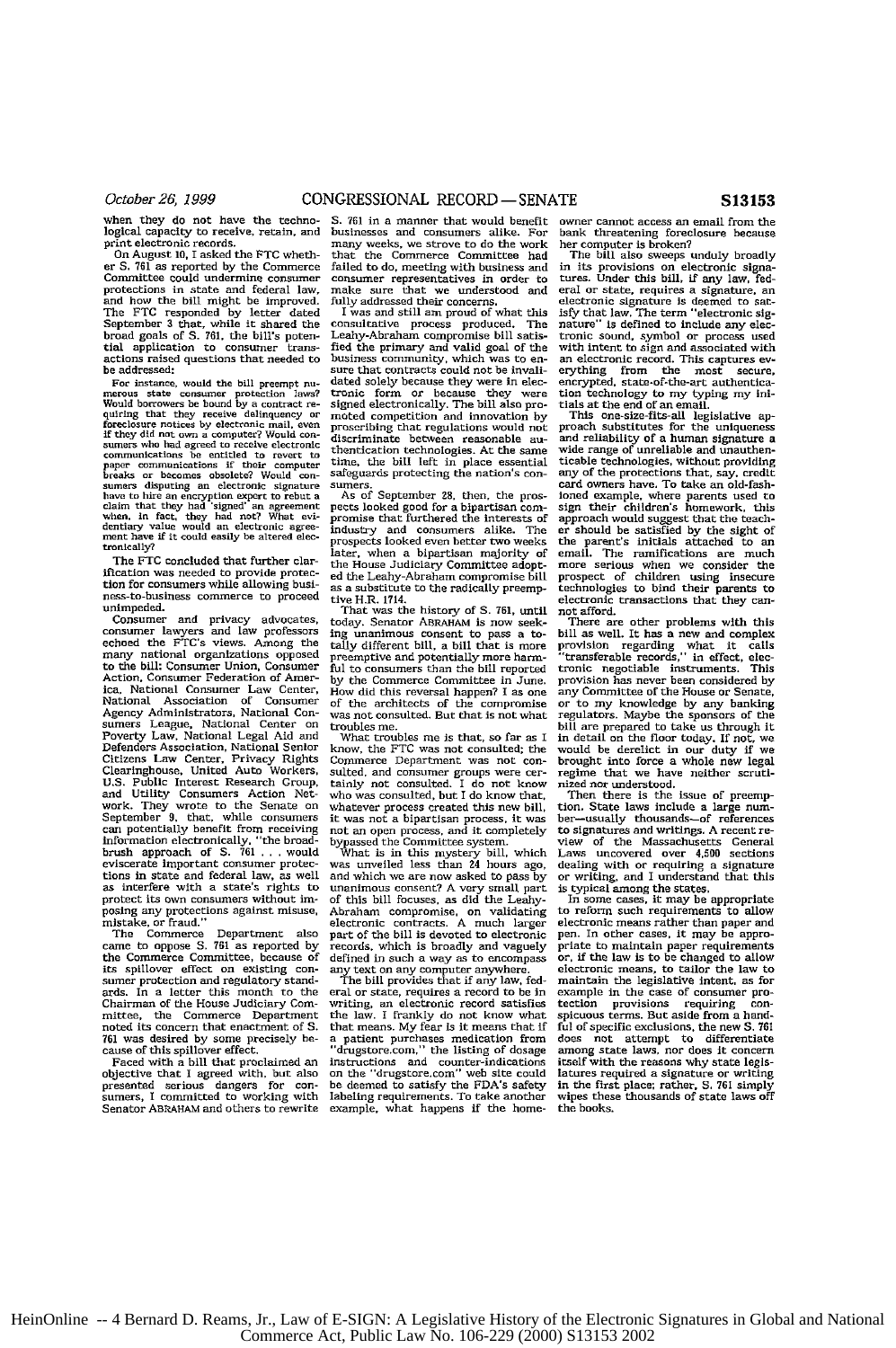We have heard a **lot** of late about the integrity of state law. We have heard that providing federal protections for battered woman would unduly intrude on the states' authority. We have heard that allowing federal authorities to prosecute hate crimes would violate state sovereignty. It is interesting to note that the principal sponsor of this bill is also a cosponsor of **S.** 1214, the Federalism Accountability Act, which aims to protect the reserved powers of the states by imposing accountability for federal preemption of state and local laws.

I myself have always taken a more pragmatic line about the pros and cons **of** federal versus state law. But it *is* ironic to hear Members who speak the rhetoric of states' rights on a regular basis to turn around **and** advocate a bill that would preempt thousands **of** state laws ranging from the common-law statute of frauds to California's **re**cent enactment of a modified version of the Uniform Electronic Transactions Act.

Finally, one important provision that we included in the Leahy-Abraham compromise is missing from this bill-a provision that asked the FTC to study the effectiveness of federal and state consumer protection laws with respect to electronic transactions invalving consumers. That kind of scru-tiny would be all the more valuable in the context of this new bill, which would radically change the legal landscape by stripping consumers of a host

of current legal protections. It is a disturbing testament to the power of special interests that the repower of special means a rate and  $\overline{10}$  porting provision at the end of this bill it calls 'barriers to electronic com-merce," while creating no provision for any investigation of the effects of its w regime on the nation's consumer **I** do not consent to passage of **S. 761**

in its current form. The PRESIDING OFFICER (Mr. **AL-**LARD). The Senator from Ohio. Mr. VOINOVICH. Mr. President, I

take this opportunity to address in the Senate some matters that I believe are important as we approach the end of the fiscal year 2000 appropriations cycle.

Foremost among my concerns is the increasing role the Federal Government plays in our everyday lives in the area of education, and the budgetary impact on our nation that results from assuming this and other roles more properly and constitutionally the re-sponsibilities of State and local government.

I have witnessed during my first year in the Senate a number of positively amazing and enlightening experiences that have made me feel proud to be able to serve in this body and at this level of government. Yet my pride is increasingly tempered by subjects

which have caused me great concern. You needn't be an experienced mem-ber of the Senate. a Governor, or public official to appreciate the dire situation

our nation faces with regard to the solvency of Social Security and Medicare. vency of Social Security and Medicare. However, as public officials and stew-ards of our Nation's finances, I believe that we must be all the more vigilant of this reality since every decision we make at this level in some way will inpact whether we as a nation will be able to honor the commitments we have made.

I wish to highlight some recent examples **as** to how we in the Senate have, I believe, erroneously prioritized with respect to our federal responsibilities.

For example: Mr. President without a doubt, improvement in the quality of education is a top concern for parents, teachers, and employers across the country-in fact, improvement in the quality of education ought to be our number one priority as a nation. As with all issues, when discussing education we must ask two key ques-

tions: **I.** What level of government is responsible? 2. How are we going to pay **for it?**

Since the introduction of the Elementary and Secondary Education Act of **1965** by President Johnson, the Federal Government has gradually been increasing it's involvement in education.

Rather than the role of a very junior<br>partner in education reform, the President has offered a number of initiatives throughout his term that would sub-stitute the U.S. Department of Edu-cation for most local school boards.

Mr. President, we recently spent hours and hours of debate on the subject of education in the context of the fiscal year 2000 Labor, **HHS,** and Edu-cation Appropriations Bill.

We allocated **\$2.3** billion more on education in this year's Senate bill compared to fiscal year 99, a more than 6%<br>increase at a time when we have a problem balancing the budget.

Yet, the primary responsibility for our nation's education doesn't and shouldn't reside in Washington.

The text of the Constitution and the Federalist Papers indicate that responsibility for our Nation's education re-sides with State and local govern-ment-not the Federal government. And indeed, States have upheld their

And indeed, States have upheld their<br>constitutional responsibilities and have responded to our education needs by moving forward with appropriate re-

forms and spending.<br>
State spending in education has in-<br>
creased dramatically in the past decade.

According to a recent report by the National Governors' Association and the National Association of State Budget Officers entitled The Fiscal Survey of States, elementary and secondary educational now accounts for slightly mome than one-third of State general funds spending **and** about one- quarter of State spending from all quarter of State spending from all<br>funding.sources.

The report goes on to say that:

**...** elementary and secondary educational has been the largest state expenditore cat-egory. with almost **S182** billion in total *ex*

penditures in 1998. Its growth has outpaced<br>the growth in total state expenditures, with<br>overall state expenditures increasing by 6<br>percent between 1997 and 1998 and elemen**tary** and secondary eduction spending In- creasingly **by 7.2** percent.

Governors' recommended budget for fiscal year **2000** include an average ptoposed increase for elementary and sec-<br>ondary education of 4.8 percent, and an average proposed 4.3 percent increase for post-secondary education.

During my two terms as Governor of Ohio, we increased education spending from our General Revenue Fund by **\$2** billion, or **50.7** percent. The amount of Basic Aid per pupil rose during my term from **\$2,636** to **\$3,851,** or 46 percent-and a **56** percent increase in per-pupil expenditures was measured for the poorest one-fourth of Ohio's schools.

In addition, under my administration, State funding support for capital improvements for Ohio's primary **and** secondary school buildings totaled more than **\$1.56** billion. We have wired every classreom for voice, video, and

data to the tune of **\$525** million. We have increased accountability and established higher classroom standards in Ohio and are imple menting a more stringent set of academic requirements that students must

meet to earn a high school diploma.<br>
In particular, State funding for<br>
Ohio's youngest children has grown<br>
tremendously. Child care spending alone increased by **681** percent under

my administration!<br>I am especially proud of what we<br>have done in Ohio with the Head Start<br>program. Ohio is now the national leader in State support for Head Start. When I began as Governor, State support for Head Start in fiscal year *1998*,<br>was \$18.4 million. In fiscal year *1998*,<br>State spending for Head Start had in-<br>creased to \$181.3 million, making Ohio<br>the first State in the nation to provide a slot for every eligible 3- or 4-year-old<br>child whose family desires quality early care and education services.<br>The first question we should ask is:

whose responsibility is education-and mostly it is a State **and** local responsi-

bility. The second question is: how are we going to pay for it? **A** few weeks ago I spoke on the Sen-ate floor in response to the President's announcement of a **\$115** billion surplus in fiscal year **199,** indicating that it would be wonderful if it were only **true.** The President, however, neglected to

mention during his remarks in the<br>Rose Garden that OMB also projected

**an** on-budget deficit. The only way the President could claim an on-budget surplus was by using the employee payroll taxes com-ing into the Social Security trust fund. During the recent debate over the Labor, HHS, Education appropriations

bill, I heard a lot of talk in the Senate with respect to funding for schools, funding for **100,000** new teachers, **fund-**Ing for teacher training.<br>Ing for teacher training.<br>We spent a great deal of time dis-

cussing Federal class size initiatives.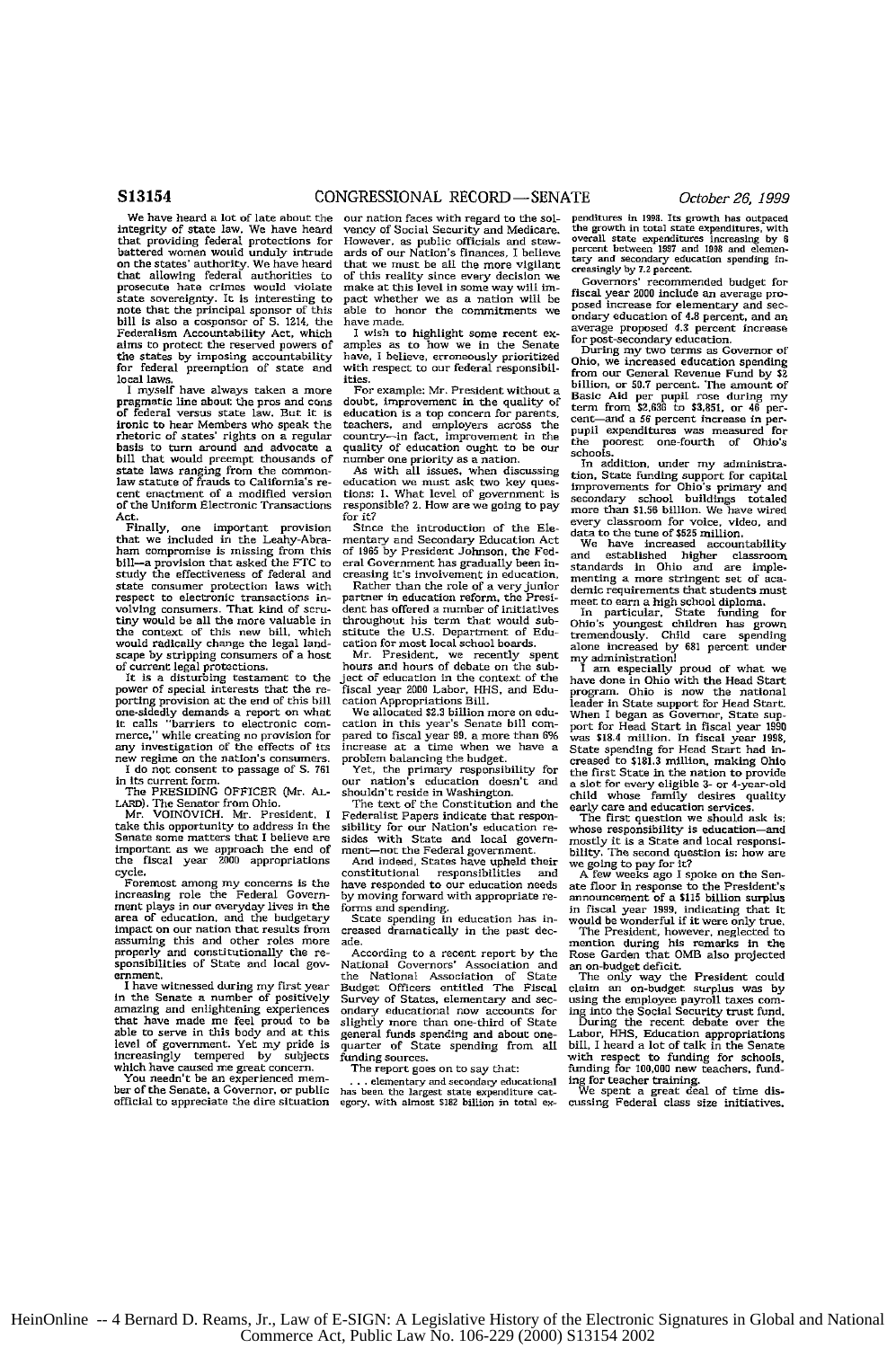Additional debate on the role of the Federal Government in providing funding for school construction is likely to follow in future debates. The reality is, however, that many

States already have class size initia-tives in plice-I know **of** at least **<sup>20</sup>** States that **are** doing this now. Addi- tionally, it is also reported that at least **28** States have already proposed major initiatives in the area of school construction in their fiscal year 2000 budgets.

Governors of at least **13** states have already recommended using a portion of their tobacco settlement funds for education. Ohio itself would commit **\$2.5** billion of their tobacco settlement funds for school facilities under Gov-

ernor Taft's plan.<br>
You will recall that the States<br>fought hard to keep the President from<br>
using any of the tobacco settlement funds recovered from State-initiated lawsuits for his own priorities in his budget.

Instead, many States are exercising responsible leadership by recom-mending these funds be used to honor a number of key state priorities and<br>commitments such as education.

commitments such as education. **My** point is this: The Federal Government is not the school board of Amer-**ica.** The Members of the **U.S.** Senate are not members of the school board of the United States. The responsibility for education is at the state and local level, where they are in much better **fi**nancial shape than the Federal Government. as I've illustrated.

We have a staggering \$5.6 trillion na-<br>tional debt-a debt that has grown<br>some 1,300 percent in the last **30** years.<br>I remind my colleagues, with each passing day, we are spending **\$600** mil-lion a day just on interest on the na-tional debt-600 million a day! Most Americans do not realie that

14 percent of their tax dollar goes to pay off the interest on the debt. 15 per-<br>cent goes to national defense, 17 per-<br>cent goes for non-defense discretionary spending, and 54 percent goes for enti-

tlement spending. We are spending more on interest payments today than we spend on Medicare and Congress needs to spend more money on Medicare as we all know-now! now—now!"<br>When my wife and I got married in

196Z, interest payments on the dept were at **6** cents on the dollar. If we would have only had to pay **6** cents on the dollar last year, Americans would have saved **\$131** billion dollars. We would have saved **\$229** billion if we

monts have to make any interest nay-<br>ments on the debt last year!<br>Meanwhile, States have been both<br>utting taxes and running true sur-<br>pluses—a reality that does not exist<br>pluses—a reality that does not exist<br>Fere in Washin

For fiscal year 1999, my last budget<br>as Governor, Ohio had a budget surplus of **\$976** million, and operates a rainy day fund containing **\$953** million-up from 14 cents in **1992.** And because of good management and a strong economy, **we** provided an almost **I0** percent across-the-board reduction this year for those filing their 1998 returns.

As I said earlier, the States are in a much better position to spend money on education than we are, yet we con-tinue to advocate more Federal spending-more than last year, more than the year before-dipping into our na-

tion's pension fund. As It is, the Federal Government does have responsibilities to the American people to uphold the premises **we** have given to them in Medicare, Social Security **and** national security-promises that we are desperately struggling

to maintain. We need to begin establishing just what our priorities are as a legislative body, and where our responsibility lies. One instance in the context of the

Labor, HHS. Education legislation we just completed where I believe the Federal Government has been particularly irresponsible is in the almost **\$1** billion decrease in funding for the Social Services Block Grant originally written into the bill.

As you know, States rely **on** the So-cial Services Block Grant to provide crucial services to low-income individ-uals, including children, families, the elderly and the disabled. However, funding for this block grant

has been cut repeatedly the last few years. despite the Federal commitment made in the **1991** welfare reform agreement with the States. Congress and the none want are summer sengthes and and<br>administration guaranteed that fund-<br>ing would be maintained at \$2.38 billion each year from fiscal year 1997-fiscal year 2002.

Instead, funding for the Social Serv-ices Block Grant **for** fiscal year 2000 has only reached the level of **\$1.05 bil**lion.

Yet, in the appropriations bill we have somehow managed to increase<br>funding in a number of other areas, in cluding a \$2 billion increase above the fiscal year **1999** funding level of **\$15.6** billion for the National Institutes **of** Health.

In the process of providing **for** the **13** percent increase in funding for the Na-tional Institutes of Health, we have cut the Social Services Block Grant, which provides **for** the most vulnerable and underserved in our population, by 45 percent. How do we reconcile these kinds of decisions based on our respon-sibilities here in Washington and with

previous commitments to the States? **<sup>I</sup>**should add **I** believe many of the services provided to young children under the Social Services Block Grant serve as preventive medicine for a number of ailments they may encounter later in life--ailments the Federal Government funds the National Insti-

**tutes of Health to research.**<br>In other words, if we do not take care<br>of those kids during that prenatal period, they will develop many of the things that the National Institutes of Health are trying to take care of, like high blood pressure and diabetes. Why not take care of it earlier? That does

not make sense to me-\$2 billion more, and cutting the Social Service Title **20** block grant. It does not make sense. Before we **go off** spending more money on new education initiatives,

such as 100,000 new teachers and financing for new school construction, we should at the very least make it a top<br>priority to honor the Federal Govern-<br>ment's funding commitment to the Informet's funding commitment to the Info<br>dividuals with Disabilities Education-<br>Act—currently the Federal Gover a provision authorizing the Federal<br>Government to fund up to 40 percent of<br>the services provided under Part B of the act. Since its enactment, however, the Federal Government has only ap-propriated funds for **10** percent of these

services-only 10 percent. In the meantime, we must begin taking a serious look at the billions of dollars we spend **on** education programs to determine whether these programs are<br>effective, and whether the Federal Gov-<br>ernment should have a role in these<br>programs in the first place.<br>programs in the first place.<br>Programs administered by 31 Federal Government agen

methodology that determines the overall effectiveness of Federal education programs. Currently, there is no methodology to do **this.** Wouldn't it be nice to sit down and

look at what we **are** doing as a country in education, identify the programs definitively, look at those that are really making a difference, get rid of those that are not, and put the money in the programs that are successful?

It all gets back to the fact that a<br>each level—Federal, State and localwe all want value, which Is getting the best product **for** the least amount of money, **and** we all want positive results.

To this end, we must work with State governments as partners to come up with a system where we **can** maximize our dollars to make a difference in the lives of our children. Rather than enact more Federal

mandates and raid Social Security to increase Federal spending on State and<br>local responsibilities-we should be giving states greater flexibility to **in-**novate and tailor their education programs to the unique needs of their chil-dren.

Congress has been talking drawing a line in the sand, committing not to raid any more from the Social Security trust fund to pay for increased spending for Federal programs. Yet we recently learned from CBO Di-rector Dan Crippen that the FY200 spending bills that we've been laboring over are already eating up billions of the Social Security surplus-ever<br>while our promises to maintain the in-<br>tegrity of the trust fund still hang in the air! I have not forgotten the lockbox I had on my desk. and many other Members of the Senate, putting a firewall between spending and the Social Security trust fund.

HeinOnline -- 4 Bernard D. Reams, Jr., Law of E-SIGN: A Legislative History of the Electronic Signatures in Global and National Commerce Act, Public Law No. 106-229 (2000) S13155 2002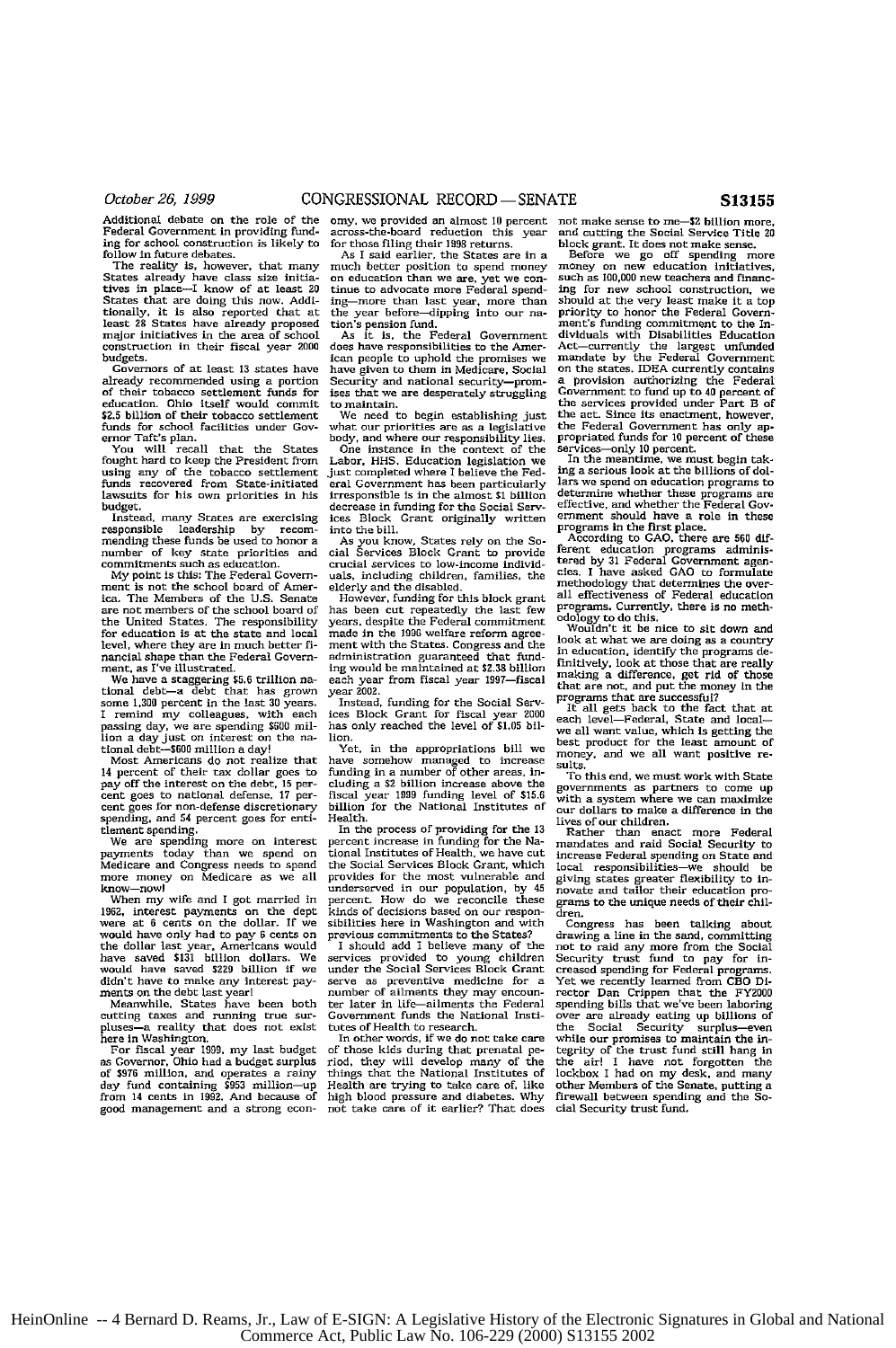Federal Government paying for pro- ment and Budget, the agency for which forest and the agency of Pederal Government paying for pro- ment and Budget, the agency for which for pro- ment and Budget, the agency for which forg bility of the States at the expense of sacrificing our commitment to Social Security and Medicare, as well as to sacrificing our commitment to Social Incidentally, does anyone remember<br>Security and Medicare, as well as to the last time we did not have an emer-<br>numerous other commitments the Fed- gency for which we had to account? numerous other commitments the Fed- gency for which we had to account? Internet, writing is a skill essential to and Government has made under law Let's end the charade and admit we use everyday existence, no matter what a and under the Constitution of the emergency spending to avoid the bal- path in life one may choose to pursue.<br>United States of America. That is abso- anced budget spending caps and, while The power of words and the blendin

we in the Senate can inject some con- guys are having a tough say to too easily dismissed with a positive finite is when I go back to Ohio, people say to too easily dismissed with a por letter. The path to becoming a solid we should out should not main- year and when the bused. The path to becoming a solid writer<br>mon sense to dialog, taking into another and when the system if is currently pro-<br>is a Federal leg-<br>is currently pro- through read grams that are more property use are and weak and contract the base base of this dictum does not just apply to per-<br>sponsibility of State and local govern- balance the 2000 budget. We have to this dictum does not just appl Fresident for political oneupstanaship then CBO is going to amounce in Jan. To follow with a little greater will and<br>the area of education which, while uary this budget uses Social Security. fortitude in all of life's ques

prioritize. We mut exercise fiscal dis- fail to keep the sacred Social Security cipline and restraint and insist that we and Medicare covenant we have with work have with were the American people. Let's get back on

cal year 2000 appropriations bills with American people deserve.<br>with the same are a moot appropriations bills with American people deserve.<br>which we have invested so much of our lyield the floor.<br>time, despite our best' o time, despite our best intentions, are<br>flawed by the use of budgetary gim-<br>micks that I cannot help but say over-<br>micks that I cannot help but say overmicks that I cannot help but say over-<br>micks that I cannot help but say over-<br>micks that I cannot help but say over-<br>MOTICE OF OBJECTION avoiding the hefty task of reading the<br>shadow the labors of so many of my Mr. WYDEN.

The meantime, I cannot condone the server of the selections. The meantime is an essential ingredient to the sleight of hand that allows us to the sleight of hand that allows us to the sleight of hand that allows us to enha

When faced with honest choices, the bers-we have been selectively using What startling results, Mr. Presi-American people will not accept the numbers from the Office of Manage- dent! How **do** we expect our nation to

I want to say this: If we do not have<br>substantially more revenues in fiscal<br>year 2000 than what is currently pro-<br>jected, CBO will announce in January tain our involvement in various pro- jected, CBO will amounce in January As the old saying goes, "practice<br>grams that are more properly the re- that we are using Social Security to makes perfect." Well, Mr. President<br>spons

the hard choices. Nobody else but us can exercise the fiscal responsibility that is needed. If we cannot do it now, mary responsibility of State and local can exercise the fiscal responsibility strong foundation is the most critical, government. the most critical, step were mean to that is needed. If we cannot do it now, and often the m thould security—these are the primary had and a booming economy, the ques- ripe with great ideas and creativity<br>challenges before us. As fiscal stewards then I have is, When will we ever be but without proper instruction a ford to continue maintaining our in-tough choices now, we will soon be fac-fades into fractured thoughts and mis-<br>volvement in so many other areas, ing a train wreck that will make it im-spelled words on paper. Based upon spending at such a pace as we have and possible for us to respond to the needs results of the 1998 NAEP test, students<br>that has been enormous. We must define specifically delegated in the Constitution and the well tended t prioritize. We must must have and possible for us to respond to the needs results of the 1998 NAEP test, students it has been enormous. We must clear specifically delegated in the Constitution and pair teachers who require work harder and smarter and do more the American people. Let's get back on filled with books, newspapers, maga<br>with less. when we return to Washington zines, and encyclopedias had higher av<br>The current budgetary path that and the special contract the state of the state of the minimum, and the contract of the state of the state of the state of the state of the state of the state of the state of the state of the state of the state of the stat

difficult task of constructing a budget writing that I will object to any mo- a child's summer agenda is reading<br>that both meets all of the perceived de- tion to proceed or to seek unanimous. Skimming and reading shortened ence out not all the backwards of the so-called "Cliff Notes"<br>mands placed on this body and keeps us consent to take up and pass H.R. 2260, versions or the so-called "Cliff Notes"<br>out of the Pain Relief Promotion Act of 19

benefit Ohio in a number of burth, expansive English vocabulary, there is eighth, and twelfth graders write well much to learn from different styles of enough to meet the "proficient" writing. How often does a person come in emergency spending in these bills, achievement grading level, and a mea-<br>across an unfamiliar word or phrase in the bills achievement grading level, and a mea-<br>across an unfamiliar word or phrase in<br>lions of dollars of being hidden. We are plastering—and I mately six out of ten pupils reached terrupt their reading to consult the<br>mean plastering—this spending over just the "basic" level—defined as "par- dictionary for the word's definitio the being hidden. We are plastering—and I mately six out of ten pupils reached terrupt their reading to consult the being hidden. We are plastering—and I mately six out of ten pupils reached terrupt their reading to consul

ment and budget, the agency to which integrated and a ground economy what a president is responsible, whenever "partial mastery" of writing skills?<br>Integration is open more. From the typical thank-you note to a simple<br>dire meed to be doing better.<br>As the appropriations legislation is when I go back to Ohio, people say to too easily dismissed with a poor letter<br>As the appropriations, I hope that me: What about the tax reduction? You grade or

Mr. WYDEN. Mr. President, today I novel from cover to cover. What non-<br>have informed the Minority Leader in sense! Perhaps, the greatest benefit of<br>writing that I will object to any mo- a child's summer agenda is reading.

ensigned by the state and of tough<br>
the kind of tough<br>
prospections that the control of the state and the control of the state of the state of the<br>
choices that a number of these spend. Assessment of Educational magazine o

HeinOnline -- 4 Bernard D. Reams, Jr., Law of E-SIGN: A Legislative History of the Electronic Signatures in Global and National Commerce Act, Public Law No. 106-229 (2000) S13156 2002